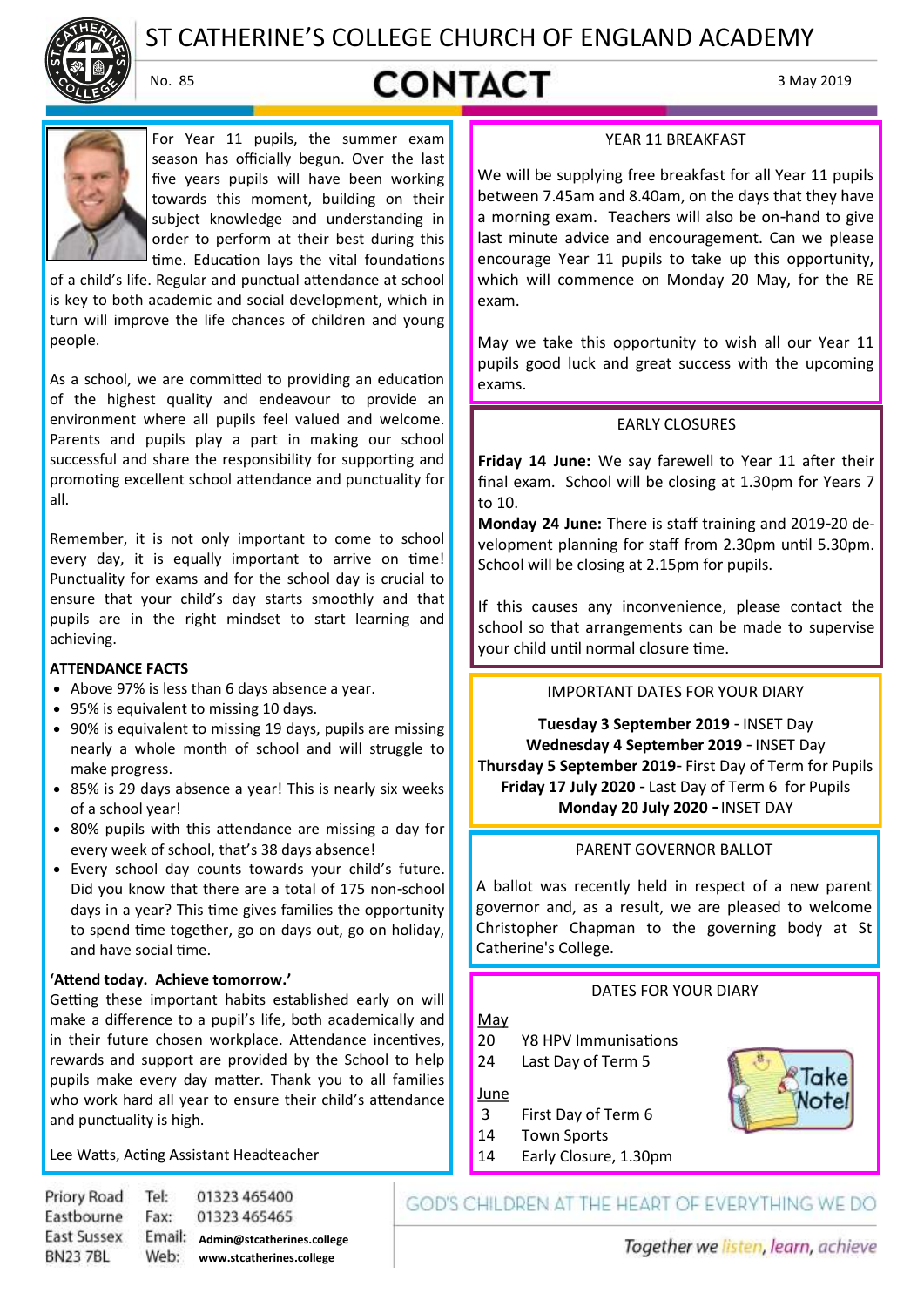### "READING TAKES TOO LONG…….BOOKS ARE BORING……...I'D RATHER WATCH A FILM"

#### A report from Ms Simpson:

As an English teacher, I hear this all the time. Some friends even said it to me when I was at school. It confused me then and confuses me now. I could never understand how they didn't know what I knew, the secret I found out as a girl, the same secret that many young people I teach have already discovered.

Reading can take you to places you have never been and may never have a chance to visit. You will meet characters who will open your eyes, challenge your beliefs and show you things you have never seen. You might experience every conceivable emotion. A writer can make you laugh and cry or feel outrage, desperation and joy – all in the space of a few pages.

If you like stories. If you love hearing your friends or family share their exploits and adventures. If you enjoy watching films and binge-watching that must-see TV box set. You will enjoy reading. If you think you do not enjoy reading, then you have not yet found the right book for you; the book that will light a fire in your heart and imagination. It is out there, waiting for you.

George R R Martin, author of Game of Thrones, says, "A reader lives a thousand lives before he dies. The man who never reads lives only one."



In 2019, we have access to so much technology – it is simple to flick on the TV and begin watching. It's instant, it's easy and we don't have to think to do it, but since when was it a good thing not to think?

At St Catherine's College, we want our young people to question, to broaden their horizons and to live a thousand lives. The most powerful way to do this is through reading. It is vital that, as a school and community, we pledge to do this and help to transform our pupils' lives.

Over the coming weeks we will be focusing on reading across the school. There will be further updates on how to get involved and support a love of reading for our pupils, as well as an expectation that all pupils will participate and make an effort to enhance their reading skills.

*Pictured right is Mr Millen, History teacher, relaxing with a book.*

# A report from Mrs McQueen:

#### ANNUAL DANCE PERFORMANCE

On Tuesday 30 April, almost 100 pupils from Years 7 - 11 danced at our Annual Dance Performance held at Causeway School. Most of the performances were choreographed by Year 11 pupils as part of their final GCSE exam. There were some very mature pieces which showed a fantastic understanding of the choreographic process. Other pieces involved the Dance Club, which was choreographed by two trainee PE teachers from Brighton University and a class dance from Year 9 based on one of their set GCSE works about Brazilian life and carnival. A huge well done to all involved, particularly those who were performing for the first time. You were all awesome!!